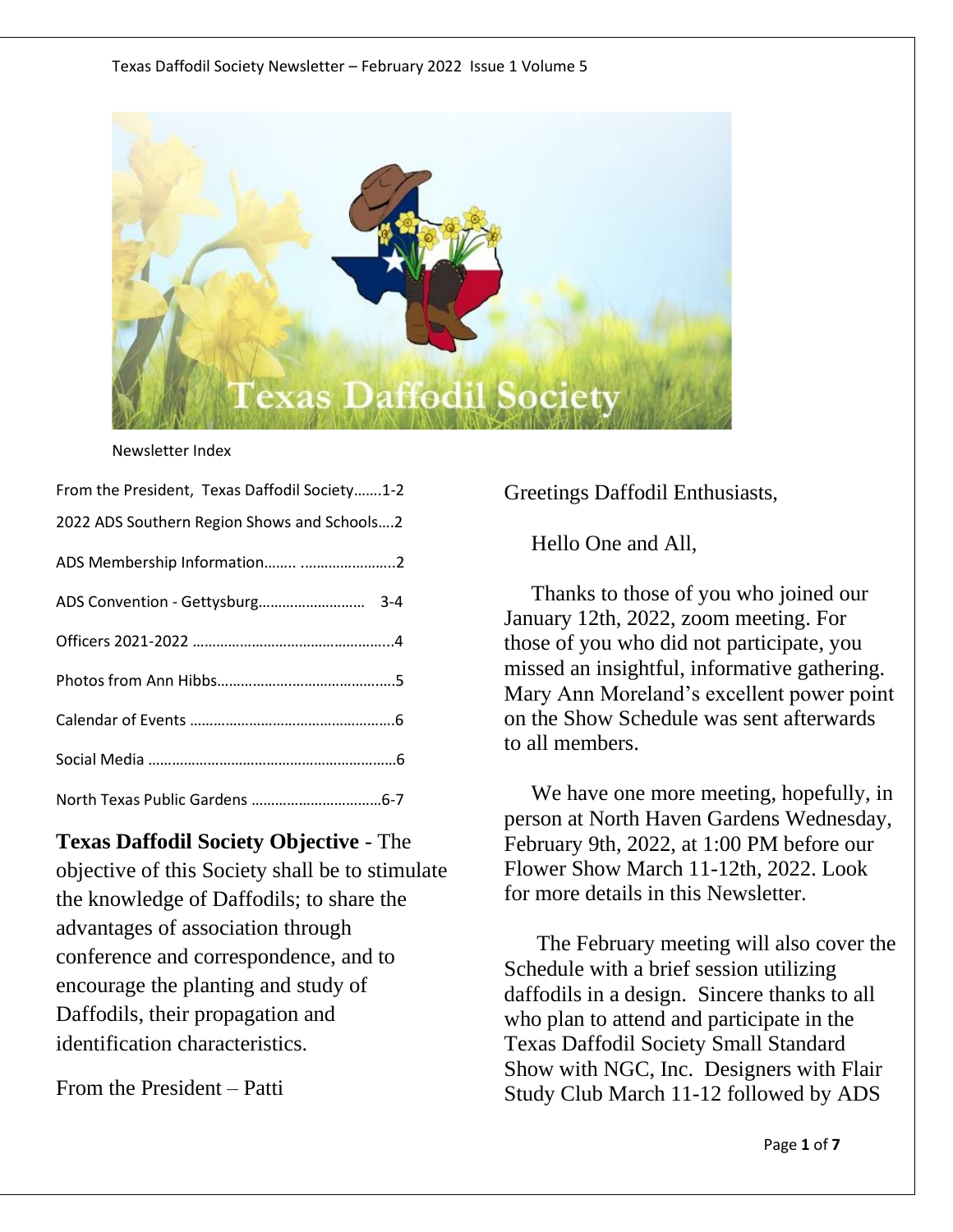Texas Daffodil Society Newsletter – February Issue 1 Volume 5 School I March 12th.

 Look for an update on our April or May excursion to Heritage Village. We will explore raising our visibility and encouraging the planting and study of daffodils, their propagation and identification characteristics.

 May all remain healthy as we move forward into our last few months before the summer. Keep an eye out for the "Erlicheers"!!!!!!!

If you have any daffodils in bloom, bring them to the Feb.  $9<sup>th</sup>$  meeting to discuss and how to show.

# **2022 ADS Southern Region Shows**

 The Southern Region consists of Alabama, Arkansas, Louisiana, Mississippi, New Mexico, Oklahoma, Tennessee west of the Tennessee River and Texas.

There are two ADS shows in the Southern Region.

Texas Daffodil Society will cosponsor with NGC, Inc. Designers with Flair Study Club on March 11-12, 2022, at the Dallas Arboretum and Botanical Garden, Rosine Hall, Dallas, TX 75218.

Mid-South Daffodil Society will host the ADS Southern Regional Show on March 19-20, 2022, at the Dixon Gallery and Gardens, Winegardner Auditorium, Memphis, TN 38117.

## **2022 ADS Southern Region Schools**

TDS and Mid-South Daffodil Societies will hold ADS School I and II, respectively, on March 12, 2022.

Contact for ADS I is Mary Ann Moreland, [geray@aol.com.](mailto:geray@aol.com)

Contact for ADS II is Molly Hampton, [molhampton@aol.com.](mailto:molhampton@aol.com)

## **Are You an ADS Member?**

If you are not a member of ADS, check out the article on our new Southern Region Vice President, Stan Aten. He is highlighted in the Membership Corner of *The Daffodil Journal* December 2021 issue.

You are, also, missing the best society publication around. There are lots of pictures, articles from hybridizers around the world. The December issue includes an article, "Consider Especially the Pod Parents in Acquiring New Daffodils" that discusses health and longevity of various cultivars.

How to join? [www.daffodilusa.org,](http://www.daffodilusa.org/) click on Join the ADS and sign up.

If you are already a member of ADS, the TDS Yearbook shows the renewal date of your ADS membership. Stay current!

## **ADS School I**

ADS School I will take place on Saturday, March 12, 2022, in the Sewell Boardroom at Dallas Arboretum and Botanical Gardens, 8625 Garland Rd., Dallas, TX.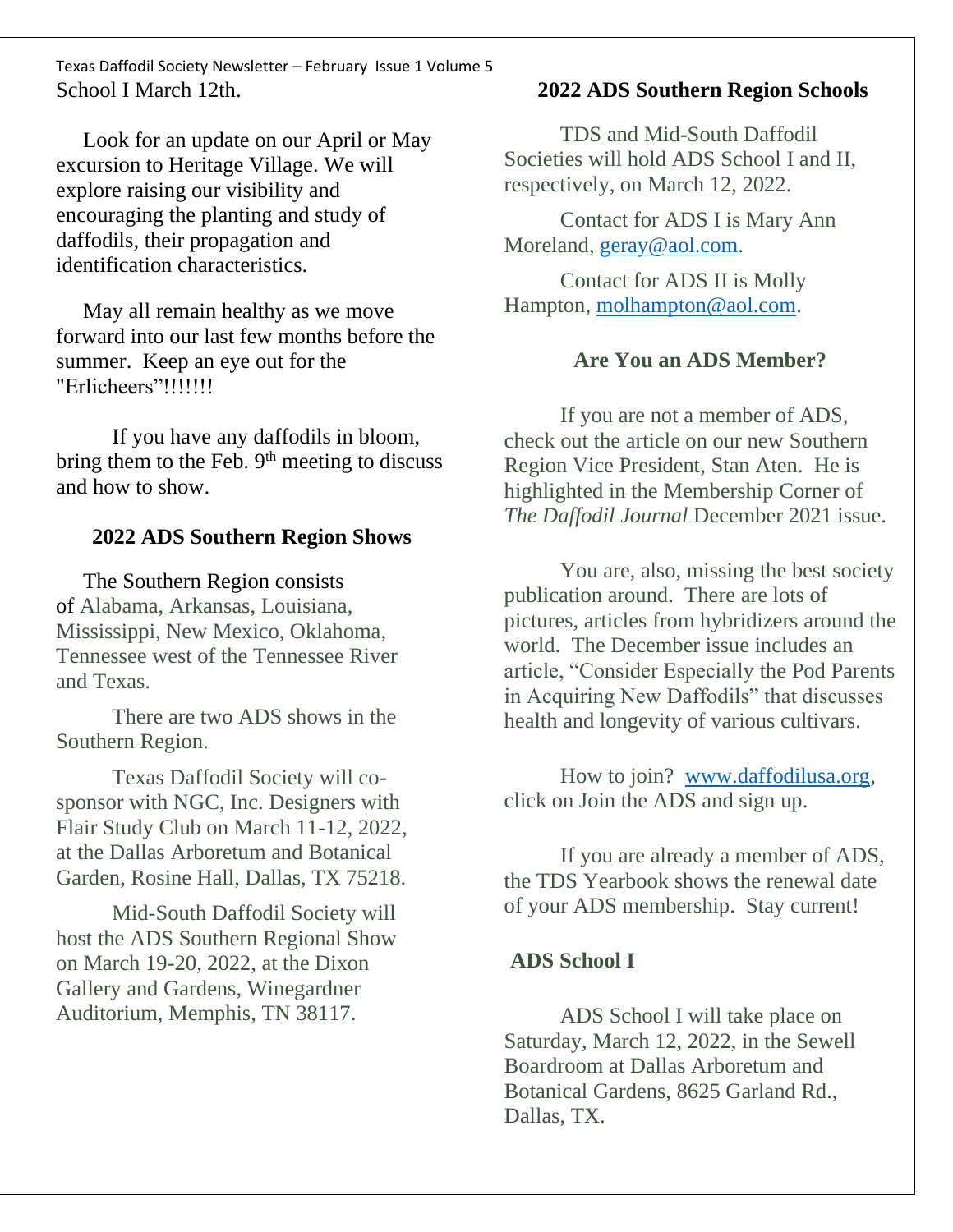### Texas Daffodil Society Newsletter – February Issue 1 Volume 5

A signup sheet will be available at the February 9, or contact Mary Ann Moreland, [geray@aol.com,](mailto:geray@aol.com) 214-801-6777. Cost is \$20 if you audit or take for credit. The ADS Handbook for Growing, Exhibiting and Judging Daffodils is available from the ADS store on [www.daffodilusa.org.](http://www.daffodilusa.org/)

Topics are: Daffodil Anatomy, Daffodil Classification/Color Coding, Daffodil Culture, Summer Care, Culture for Miniature Daffodils and Culture for Species Daffodils. Blooms for the identification portion of the course will be available for viewing and photographing on Friday, March 11, between 3:00 and 4:45 p.m.

# **American Daffodil Society (ADS) Convention 2022**



The Northeast Region will be hosting the American Daffodil Society's National Convention in Gettysburg, Pennsylvania from April 29 to May 1, 2022.

Plan to attend and participate in the Spring Daffodil and Photography Shows. There will be educational seminars, a live bulb auction and a field trip to the famous battleground and see local orchards and gardens. You will also be treated to a relaxing Garden Party Social featuring beautiful flowers and a Garden Party Hat contest.

## **Special Classes of Daffodils**

The American Daffodil Society has a selection of daffodils placed in four classes. The primary purpose of these classes is for show exhibition purposes. In an American Daffodil Show, you will find awards that are specific to daffodils in these classes.

**Classic Daffodils**: In 2011, the American Daffodil Society designated a new exhibition section for any standard nonminiature daffodil registered between the years 1940 and 1969, inclusive named "Classics".

**Historic Daffodils**: An ADS Historic Daffodil is any daffodil formally registered with the Royal [Horticultural](https://www.rhs.org.uk/) Society or known in gardens prior to 1940. This cutoff date marks the beginning of World War II, a time during which fewer new daffodil cultivars were either created or made available, especially in Europe.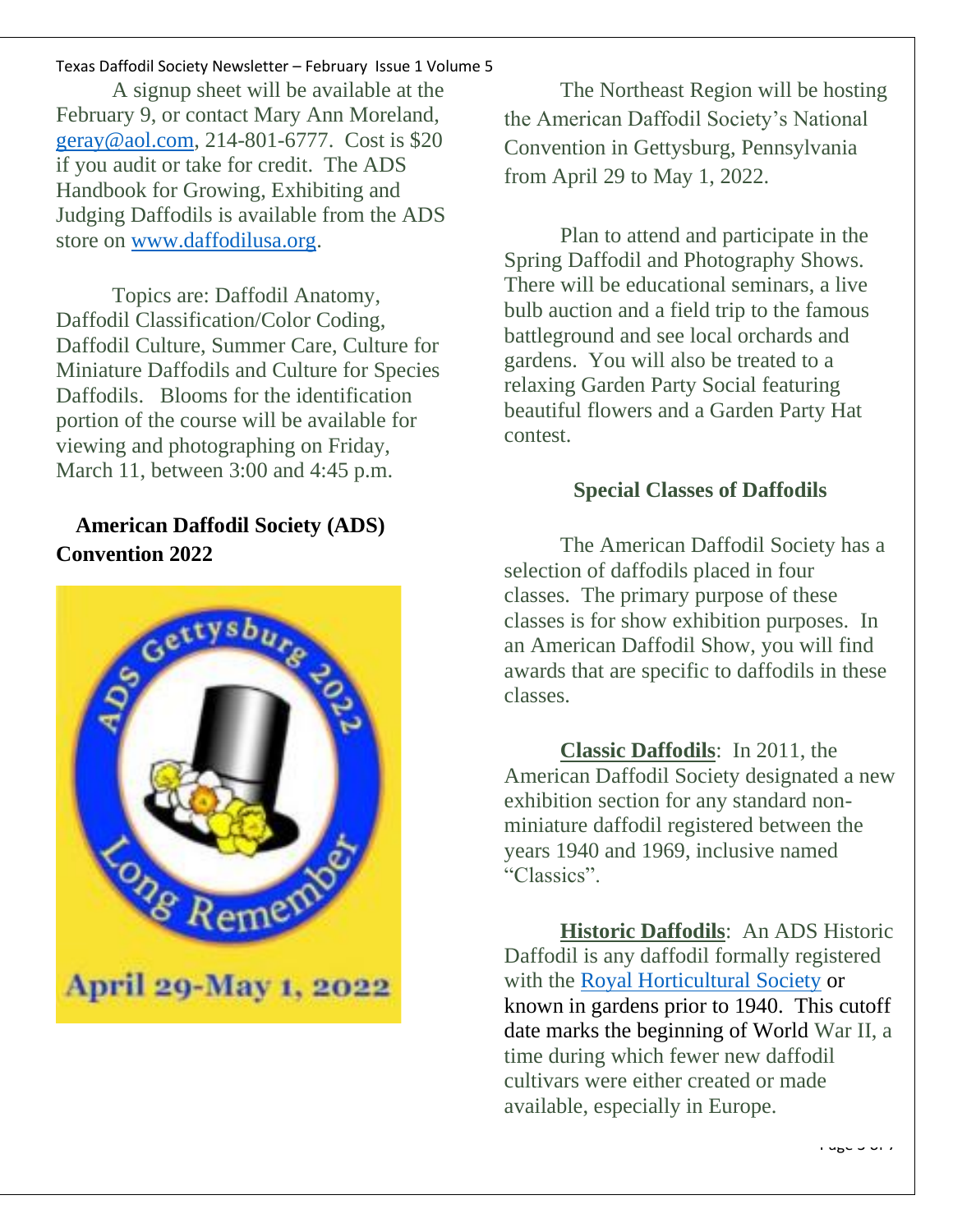#### Texas Daffodil Society Newsletter – February Issue 1 Volume 5

**Intermediate Daffodils**: The American Daffodil Society and the New Zealand Daffodil Society define an intermediate daffodil as a standard daffodil in Divisions 1, 2, 3, 4, or 11 having a single floret whose diameter is typically greater than 50 mm  $(1.97)$  and through 80 mm  $(3.15")$ .

 **Miniature Daffodils**: Miniature daffodils are named, numbered or species daffodils which appear graceful, with all its parts proportionately small. A single miniature daffodil bloom is a flower less than 50 mm  $\left($  <1.97") in natural spread. For multi-floreted miniature daffodils, the guideline measurement for the floral mass is 72 mm (2.83") in natural spread.

### **ADS School I**

ADS School I will take place on Saturday, March 12, 2022, in the Sewell Boardroom at Dallas Arboretum and Botanical Gardens, 8625 Garland Rd., Dallas, TX.

A signup sheet will be available at the February 9th meeting for those interested in attending. Cost is \$20 if you audit or take for credit. This is a great opportunity to learn more about Daffodil Anatomy, Daffodil Classification/Color Coding, Daffodil Culture, Summer Care, Culture for Miniature Daffodils and Culture for Species Daffodils.

### **TEXAS DAFFODIL SOCIETY OFFICERS 2021 - 2022**

| President                                                                      | Patti Brown                                                            |
|--------------------------------------------------------------------------------|------------------------------------------------------------------------|
| First Vice President (Membership)<br><b>Second Vice President</b><br>Secretary | <b>Tom Pearce</b><br>Sarah Andry/<br><b>Annie Hibbs</b><br>Lynn Hidell |
| Treasurer                                                                      | <b>Stan Aten</b>                                                       |
| Parliamentarian                                                                | Keith Kridler                                                          |
| <b>Committee Chairmen</b>                                                      |                                                                        |
| <b>Budget</b>                                                                  | <b>Stan Aten</b>                                                       |
| Hospitality                                                                    | Gayle Allison                                                          |
| Membership                                                                     | <b>Tom Pearce</b>                                                      |
| Flower Show Chairman Sarah Andry/Annie Hibbs                                   |                                                                        |
| Photography                                                                    | <b>Spencer Coffey</b>                                                  |
| Properties                                                                     | Keith Kridler                                                          |
| <b>Communication Liaison</b>                                                   | Sue John                                                               |
| Telephone Committee -<br>Diane Ganter-Pike                                     | Stephanie Haggerty and                                                 |
| Yearbook                                                                       | Mary Ann Moreland & Karla McKenzie                                     |
| Dallas Council Delegate                                                        | Sarah Andry/ Stan Aten                                                 |
| Web-Master                                                                     | Dr. Eric Hibbs                                                         |
| <b>Bulb Selection</b>                                                          | Karla McKenzie                                                         |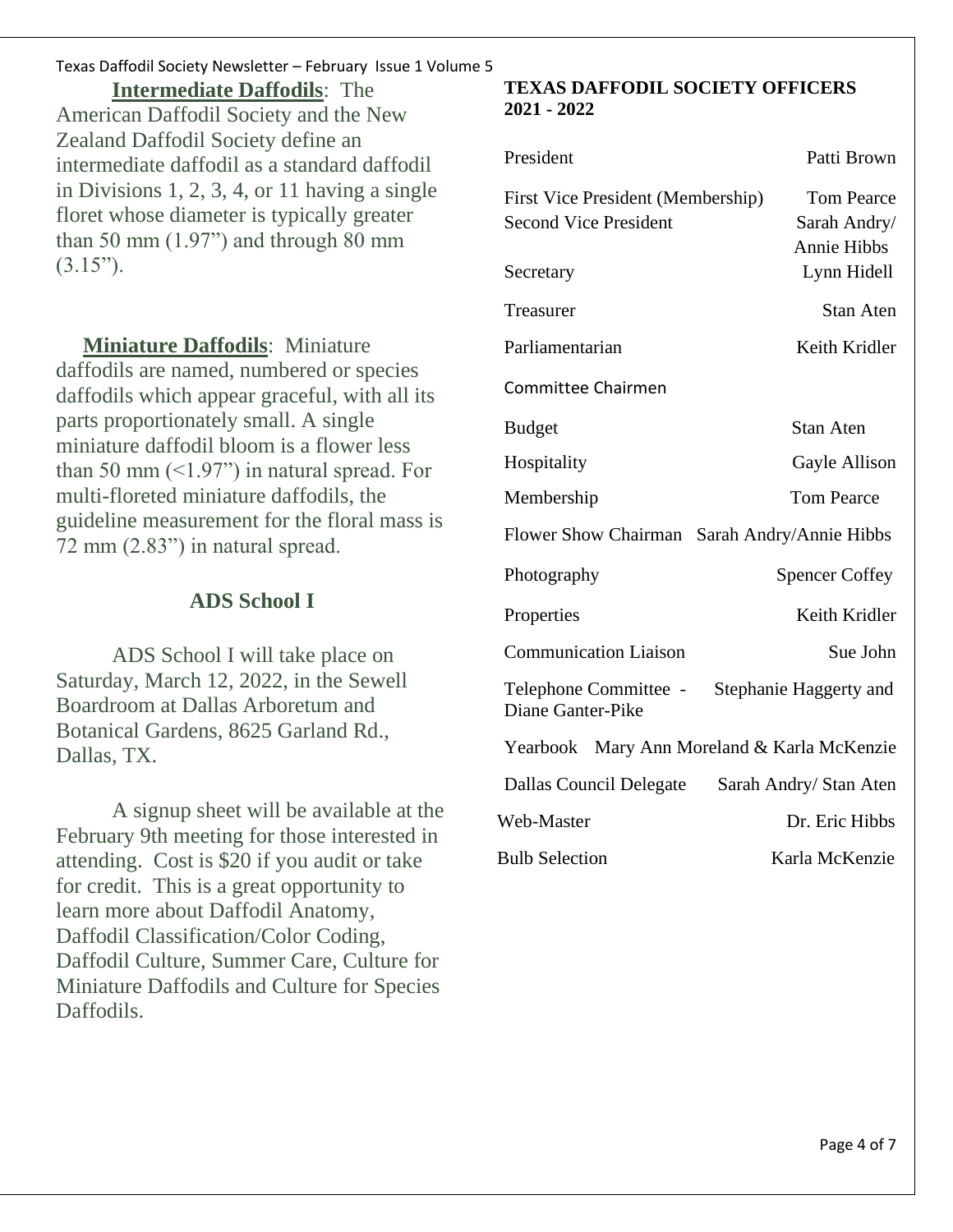Creative Daffodil photos from Ann Hibbs.



Daffodils and mandarin oranges.



Statue contemplating a bunch of daffodils



Drops of water on daffodils



Daffodils and other flowers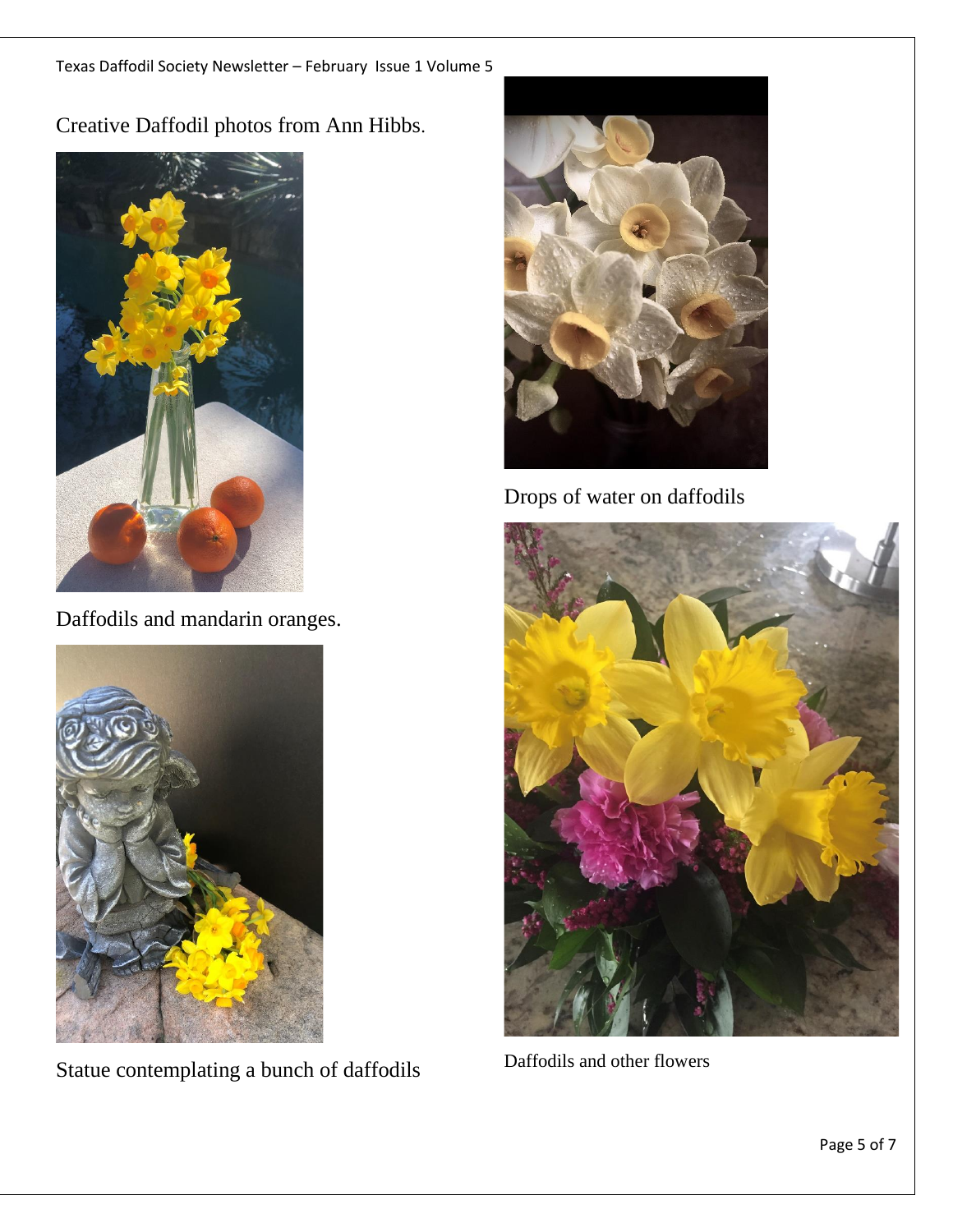### Texas Daffodil Society Newsletter – February Issue 1 Volume 5 **CALENDAR OF EVENTS**

# **2022**

Feb.  $3<sup>rd</sup>$  11:30 a.m. – Dallas Council of Garden Clubs "Zoom meeting". The program will on planting native plants to attract pollinator.

February  $9<sup>th</sup> 1 p.m. - TDS meeting at North$ Haven Gardens. Save the Date – TDS, NGC, Inc. Small Standard Flower Show

**March 11 – 12, 2022 Rosine Hall Dallas Arboretum.**

**March 12, 2022, ADS School I**

**April 13th – 1 p.m. – TDS wrap-up meeting.** 

Social media sites are updated for upcoming daffodil season, Follow, Like, Subscribe!

Web - [http://texasdaffodilsociety.org](about:blank)

Facebook - Texas Daffodil Society

Instagram – texasdaffodilsociety

# **Trips to Public Gardens near DFW:**

Dallas Arboretum -

The address is 8525 Garland Road Dallas Texas next to White Rock Lake in East Dallas. The gardens cover over 60 acres including a wide variety of plants. The cost of admission varies and so does the cost of parking. Your best bet is to be a member or buy your tickets online.

[http://www.dallasarboretum.org/](about:blank)

**Chandor Gardens** – Weatherford

About Chandor Gardens **-** Chandor Gardens captures both the ornate design of ancient Chinese architecture and the elegance of a formal English garden. The 3.5-acre estate leads its visitors on a meandering path of beauty and wonderment. From the 30-foot man-made waterfall to the various soothing fountains, the gardens have something new and exciting to offer at every turn.

**Chandor Gardens Hours Monday-Friday 9am-5pm Saturdays 9am-3pm Sundays Noon-4pm**

[http://www.ci.weatherford.tx.us/170/Chando](about:blank) [r-Gardens](about:blank)

**Trial Rose Gardens – Farmers Branch**

Trial Rose Gardens **in Farmers Branch located at 2610 Valley View Lane Farmers Branch, Texas. 5 acres of roses and other plants. No cost to tour.**

**[http://www.farmersbranchtx.gov/502/Ear](about:blank) [thKind-Rose-and-Display-Garden](about:blank)**